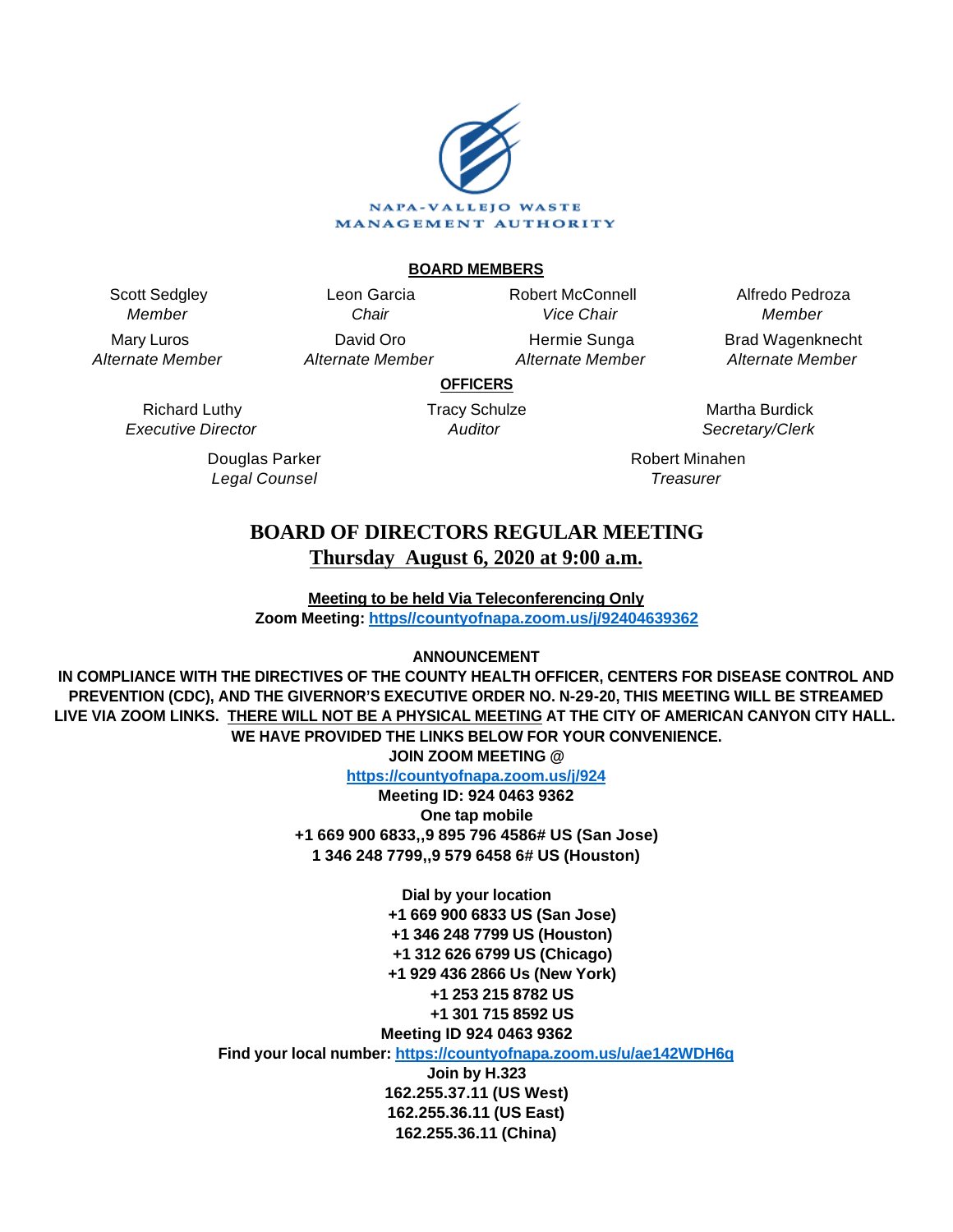**115.114.131.7 (India Mumbai) 115.114.115.7 (India Hyderabad) 213.19.144.110 (EMEA) 103.122.166.55 (Australia) 209.9.211.110 (Hong Kong) 64.211.144.160 (Brazil) 69.174.57.160 (Canada) 207.226.132.110 (Japan) Meeting ID: 924 0463 9362**

**Members of the public are encouraged to participate in the meeting by submitting written comments electronically to the Executive Director at NVWMA@countyofnapa.org. This email will be monitored during the meeting. Public comments will be accepted until the Chair closes public comment for each item during the meeting. All comments will be distributed to the Board e=members and included in the records.**

#### **Submit Public Comments Via Email @: NVWMA@countyofnapa.org**

#### **GENERAL INFORMATION**

The Napa-Vallejo Waste Management Authority meets the 1st Thursday of each month at 9:00 A.M. at 4381 Broadway Street, Suite 201, American Canyon, California 94503. The meeting room is wheelchair accessible. Requests for disability related modifications or accommodations, aids or services may be made no less than 72 hours prior to the meeting date by contacting 707 253-4471.

The Agenda is divided into two sections:

**CONSENT ITEMS:** These matters typically include routine financial or administrative actions, as well as final adoption of ordinances that cannot be both introduced and adopted at the same meeting. Any item on the CONSENT CALENDAR will be discussed separately at the request of any person. CONSENT CALENDAR items are usually approved with a single motion.

**ADMINISTRATIVE ITEMS:** These items include significant policy and administrative actions, and are classified by program areas. Immediately after approval of the CONSENT CALENDAR, ADMINISTRATIVE ITEMS will be considered.

All materials relating to an agenda item for an open session of a regular meeting of the Napa-Vallejo Waste Management Authority which are provided to a majority or all of the members of the Board by Board members, staff or the public within 72 hours of, but prior to the meeting, will be available for public inspection, at the time of such distribution, in the office of Auditor Controller, 1195 Third Street, Suite B-10, Napa CA 94559, Monday through Friday between the hours of 8:00 a.m. and 5:00 p.m., except for County holidays. Materials distributed to a majority or all of the members of the Board at the meeting will be available for public inspection at the public meeting if prepared by the members of the Board or Napa Vallejo Waste Management staff, and after the public meeting if prepared by some other person. Availability of materials related to agenda items for public inspection does not include materials which are exempt from public disclosure under Government Code sections 6253.5, 6254, 6254.3, 6254.7, 6254.15, 6254.16, or 6254.22.

**ANY MEMBER OF THE AUDIENCE DESIRING TO ADDRESS THE BOARD ON A MATTER ON THE AGENDA**, please proceed to the rostrum and, after receiving recognition from the Chair, give your name and your comments or questions. In order that all interested parties have an opportunity to speak, please be brief and limit your comments to the specific subject under discussion. Time limitations shall be at the discretion of the Chair or Board.

#### **AGENDA AVAILABLE ONLINE AT** www.countyofnapa.org

- **1. CALL TO ORDER**
- **2. ROLL CALL**
- **3. PLEDGE OF ALLEGIANCE**
- **4. PUBLIC COMMENT**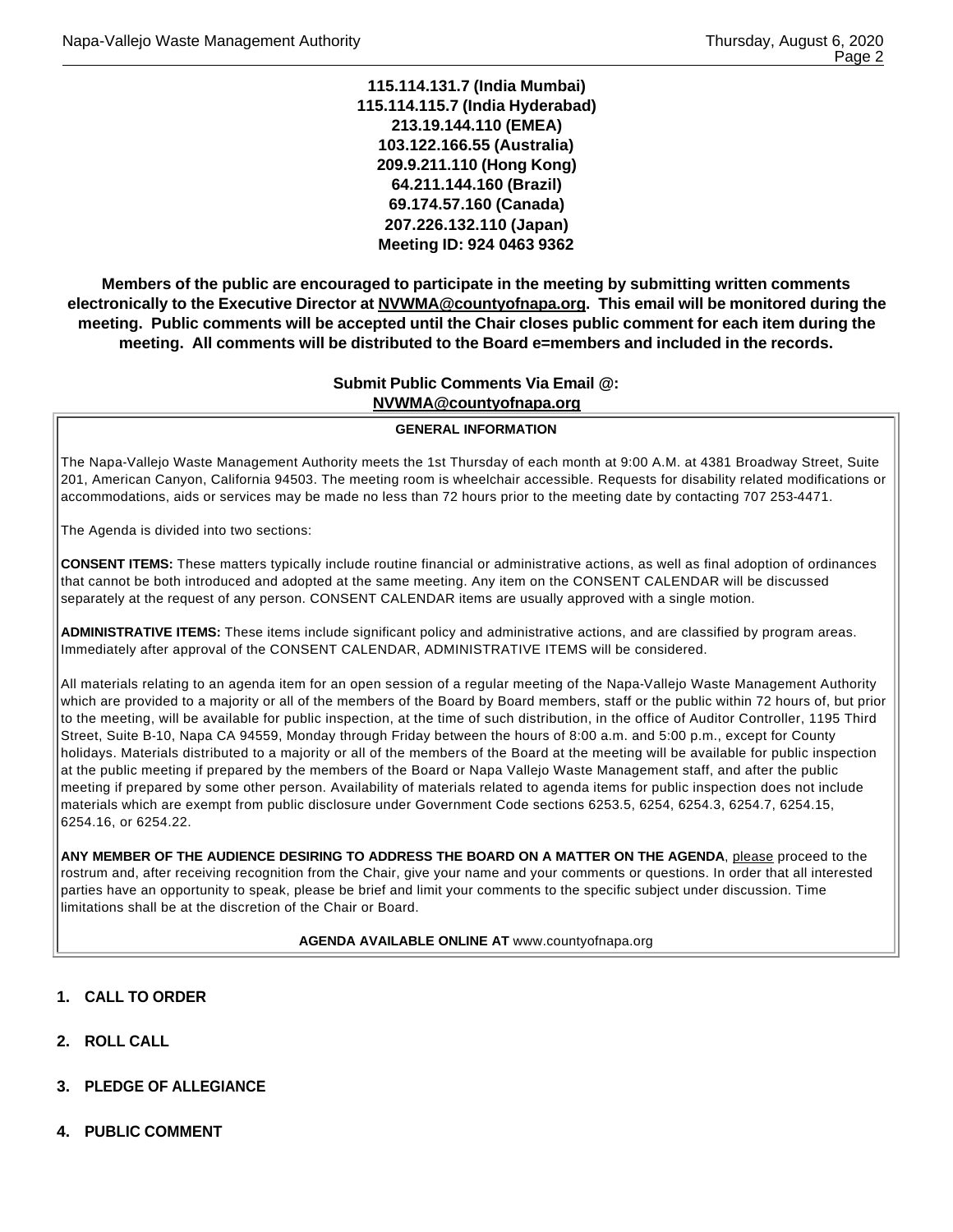In this time period, anyone who wishes to speak to the Authority Board of Directors regarding any subject over which the Board has jurisdiction, that is not on the agenda, or to request consideration to place an item on a future Board agenda, may do so at this time. Individuals will be limited to a three minute presentation. The Board of Directors will take no action as a result of any item presented at this time.

### **5. PRESENTATIONS AND COMMENDATIONS**

#### **6. APPROVAL OF MINUTES**

#### **A. APPROVAL OF MINUTES**

REQUESTED ACTION: Approval of Board Minutes for the July 9, 2020 Regular Meeting.

#### **7. CONSENT ITEMS**

### **A. DRTS OUTBOUND SCALE PROJECT 20820** REQUESTED ACTION: Executive Director requests the following actions related to the DRTS Outbound Scale - Project 20820

- 1. Award the Contract for DRTS Outbound Scale Project to the low bidder, Murray Building, Inc., for their bid of \$1,226,602.24; and
- 2. Authorize the Chair to sign Construction Contract 2021-04 with Murray Building, Inc.; and
- 3. Authorize the Executive Director to approve change orders not to exceed 15% of contract amount.

#### **B. AGREEMENT 2021-03 OUTBOUND SCALE PROJECT**

REQUESTED ACTION: Approval and authorization for the Chair to sign Agreement 2021-03 with Bartelt Engineering in the amount of \$98,000, effective August 6, 2020, with extension provisions, for construction and engineering management services for the Outbound Scale Project 20820.

#### **8. ADMINISTRATIVE ITEMS**

### **A. INSURANCE REVIEW**

INFORMATION ITEM: Kent Imrie of Malloy, Imrie and Vasconi to present overview of the Authority's insurance coverages for Fiscal Year 2021.

#### **9. FACILITIES BUSINESS ITEMS**

#### **A. RESOLUTION 2021-02 DRTS C & D PROJECT**

REQUESTED ACTION: Approval and adoption of Resolution 2021-02, adopting Final IS/Addendum, Mitigation Measures and Mitigation Monitoring Program for the Devlin Road Transfer Station C&D Facility Project.

- **1. Staff report**
- **2. Public Comment**
- **3. Motion, second, discussion and vote on item**